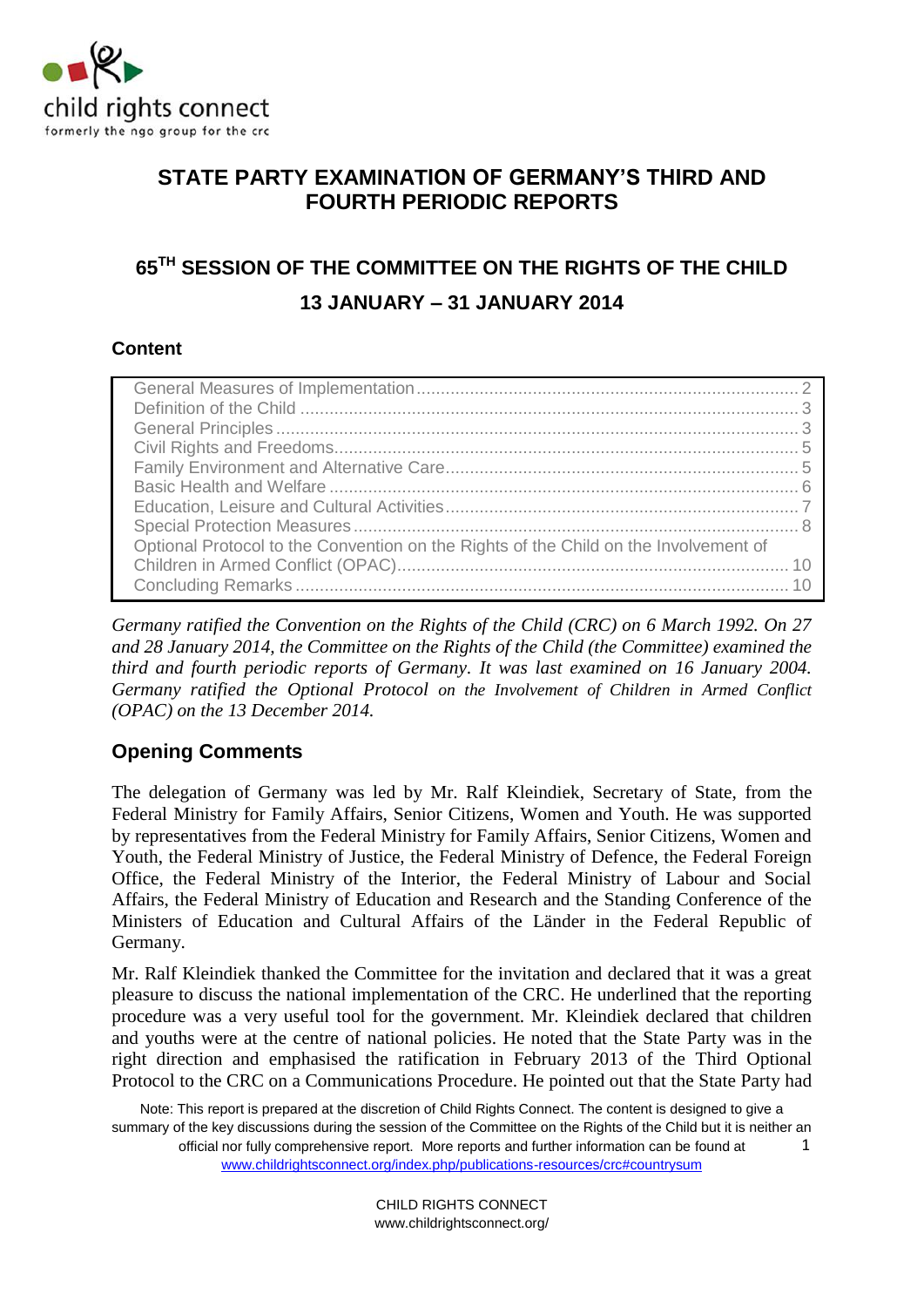been the first European country to ratify it and that it would now enter into force on the 14 April 2014.

Mr. Kleindiek recognised the importance of dissemination and awareness raising about child rights. He explained that the government had financed numerous events, such as the  $20<sup>th</sup>$ anniversary of the ratification of the CRC. He presented key improvements for the protection of children, such as the round table on sexual abuse and the creation of the post of Independent Commissioner on Child Abuse. Mr. Kleindiek also mentioned the Federal Child Protection Act of the 5 January 2012, which had been adopted following extensive consultation. He highlighted this law as an important preventive and protection measure.

Mr. Cardona Llorens, the Coordinator of the Task Force, extended a warm welcome to the delegation and said he was grateful for the statement made by the delegation. He clarified that the session would not be an exam or a trial but rather a constructive dialogue. He noted that many of the last Concluding Observations from the Committee had been taken into considerations.

# <span id="page-1-0"></span>**General Measures of Implementation**

## *Legislation*

The Committee welcomed the institutional and legislative measures that had been taken, in particular the Federal Child Protection Act of the 5 January 2012. It also welcomed the withdrawal of the reservations to the CRC as well as the ratification of the Third Optional Protocol to the CRC on a Communications Procedure. The Committee noted the dualist legal system in the State Party and asked if the CRC had been transposed into domestic law. It also noticed that the rights of the child had been transposed in all the legislation of the Länders, with the exception of Hesse and Hamburg. The Committee expressed a general concern for the lack of harmonisation of Länders' legislations. The delegation answered that the CRC had been incorporated into the federal law and all State agencies were due to implement it. The delegation finally added that in 2013 the newly established government had undertaken a series of consultations with different political parties and the outcome of this process had been a Coalition Agreement that would set out the priority areas for future policies and programmes.

#### *Coordination and monitoring*

The Committee asked about the outcome of the National Action Plan for Children's Rights. It underlined that, despite its previous recommendations, nothing had been done to create one central coordinating mechanism. The delegation answered that the National Action Plan of 2005-2010 had resulted in the development of an independent Youth Policy by the new government. It explained that the choice had been made to maintain the current system of coordination and that before any changes were made the situation had to be studied. The delegation acknowledged that with the three levels of administration it was not always easy to coordinate. It nonetheless underlined that any central coordination mechanism would always meet with the limits of the autonomous competencies of the Länders and Municipalities. The delegation understood the criticism but emphasised that the federal structure was a result of the Second World War and that it was still deemed appropriate.

The Committee asked if there was a plan to establish a National Human Rights Institution and if it would be mandated to monitor the implementation of the CRC, as well as to receive complaints. It underlined that, according to the Third Optional Protocol to the CRC on a Communications Procedure, domestic remedies had to be exhausted before the complaints could be considered by the Committee. In light of this, it recommended that the complaint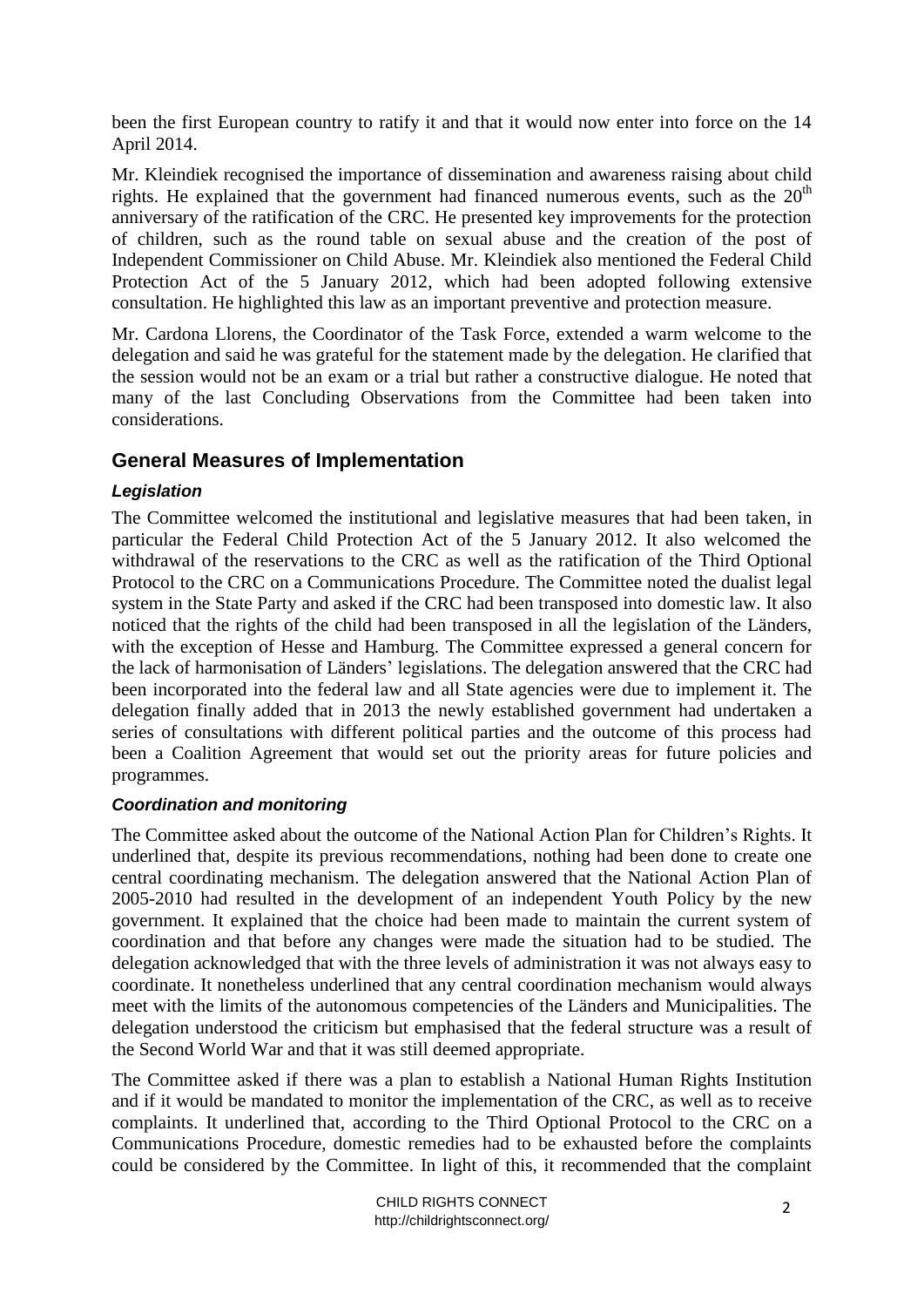system should be nationwide. It further asked if the local institutions which received the complaints fulfilled the Paris Principles. The delegation responded that complaints were dealt with more effectively at a local level. It assured that there were complaint mechanisms in all Länders that had mediating functions and could recommend children to take their cases to court. It added that their form varied from Länder to Länder and in certain cases it was not compliant with the Paris Principles. However, the delegation emphasised that this was not problematic since complaints were referred to an independent judiciary.

#### *Dissemination and training*

The Committee expressed concern about the lack of knowledge of the CRC by children. The delegation explained that the CRC was part of school curricula but that more efforts needed to be done.

#### *Data*

The Committee pointed out that the data provided in the State report was insufficient and incomplete. It asked if there were any plans to have a comprehensive data collection system. The delegation recognised that this was a deficiency and that disaggregated data was not available. It explained that a draft Act aimed at improving statistics was before Parliament.

#### *Budget*

The Committee noted that the State Party had a target of allocating 0,7 per cent of its GDP for development aid and asked if this had been achieved. The delegation answered that the State Party supported development aid in order to help children abroad. It gave the example of polio vaccination campaigns that the State Party had supported in developing countries. The delegation declared that 0,7 per cent of the GDP remained the target for the new government.

#### *Cooperation with civil society*

The Committee asked if civil society had been involved in the preparation of the report as well as children. The delegation answered that consultations with civil society organisations had been conducted and that financial support had been provided for the separate children's report. It also explained that for the establishment of the Youth Policy, children and youth had been involved during the one and a half year development.

## <span id="page-2-0"></span>**Definition of the Child**

The Committee noted that Article 6 of the Basic Law for the Federal Republic of Germany concerned children and pointed out that children were not clearly defined as subjects of law. The Committee took notice of the decision of the Constitutional Court which recognised the best interest of the child but insisted that it was important to fix child rights in the Basic Law. The delegation said that if the Basic Law was to be modified this would be taken into account. It emphasised that children had their own subjective rights provided in the Basic Law and that human rights would always be taken into account.

## <span id="page-2-1"></span>**General Principles**

#### *Non – discrimination*

The Committee welcomed the fact that freedom of religion and tolerance were provided by the Federal law. It asked further information about the number of hate crimes that had targeted vulnerable groups. The Committee asked what could be the causes for intolerance and encouraged the State party to promote a culture of peace. The delegation responded that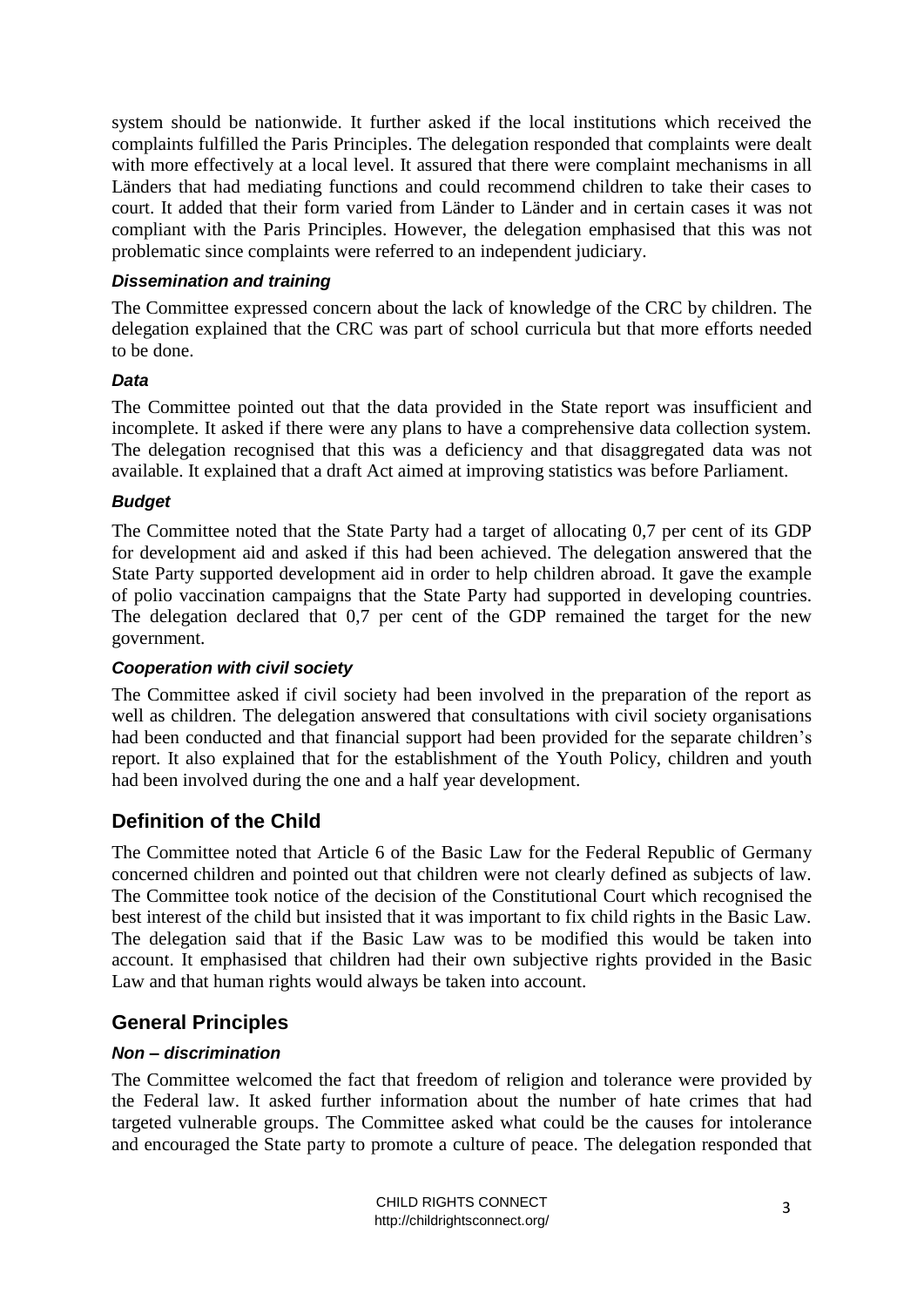hate crimes were prosecuted and that specific penalties with higher sanctions were being envisaged.

#### *Right to identity*

The Committee asked what happened to children born from non-German surrogate mothers in the State Party. It noted that these children could become stateless and asked how they would be registered. The delegation answered that the use of surrogate mothers was not allowed in the State Party. It acknowledged that such a possibility could arise and in that case the child would receive the nationality of the mother. If the mother was stateless, the child could acquire German nationality after five years.

## *Best interests of the child*

The Committee noted that emphasis was given in legislation to the notion of welfare of the child rather than the notion of best interest of the child. It highlighted the difference between the two concepts and asked if the best interest of the child would be incorporated into Federal law. The delegation answered that the notion of welfare was outdated and could be updated.

The Committee noted the political role of the State Party in the European Union and asked if there had been specific guaranties to ensure that deficit reduction measures imposed to certain countries would not affect the rights of the child. The delegation responded that the concerned governments had been requested not to harm the rights of the child.

## *Birth registration*

The Committee commended the achievements made on the rights to identity and nationality. It noted significant delays in birth registration of children whose father was unknown. The Committee asked what happened to those children and if they had access to all basic services, even without a certificate. The delegation responded that children received a certificate in which it was mentioned that the father was unknown.

#### *Respect for the views of the child*

The Committee noted the existence of about 400 intersexual children and asked if their views had to be heard before any irreversible medical intervention. The delegation acknowledged the situation and explained that the question was being discussed. It added that the main concern was to ensure the best interest of the child.

#### *Right to life, survival and development*

<span id="page-3-0"></span>The Committee underlined that the State Party was the largest economy in Europe. However, 1 out 6 children was at risk of falling into poverty. It noted that these children tended to be from families with a single parent, with more than three children or from families with a minority background. The Committee asked what measures had been taken and what had been done since the 2010 judgment on benefits. The delegation recognised that poverty was an issue in the State Party even though the country was prosperous. It outlined the measures taken by the new government, such as the introduction of a minimum federal wage and equal pay. It further explained that the Constitutional Court in its 2010 judgement had ruled that poor children should be supported in order to be able to participate. The delegation also declared that there would be financial relief provided to families and to local authorities. It added that the extent of benefits would depend on the income of the family. The delegation concluded that there currently was a complaint on this matter being judged by the Constitutional Court but that it was expected to fail.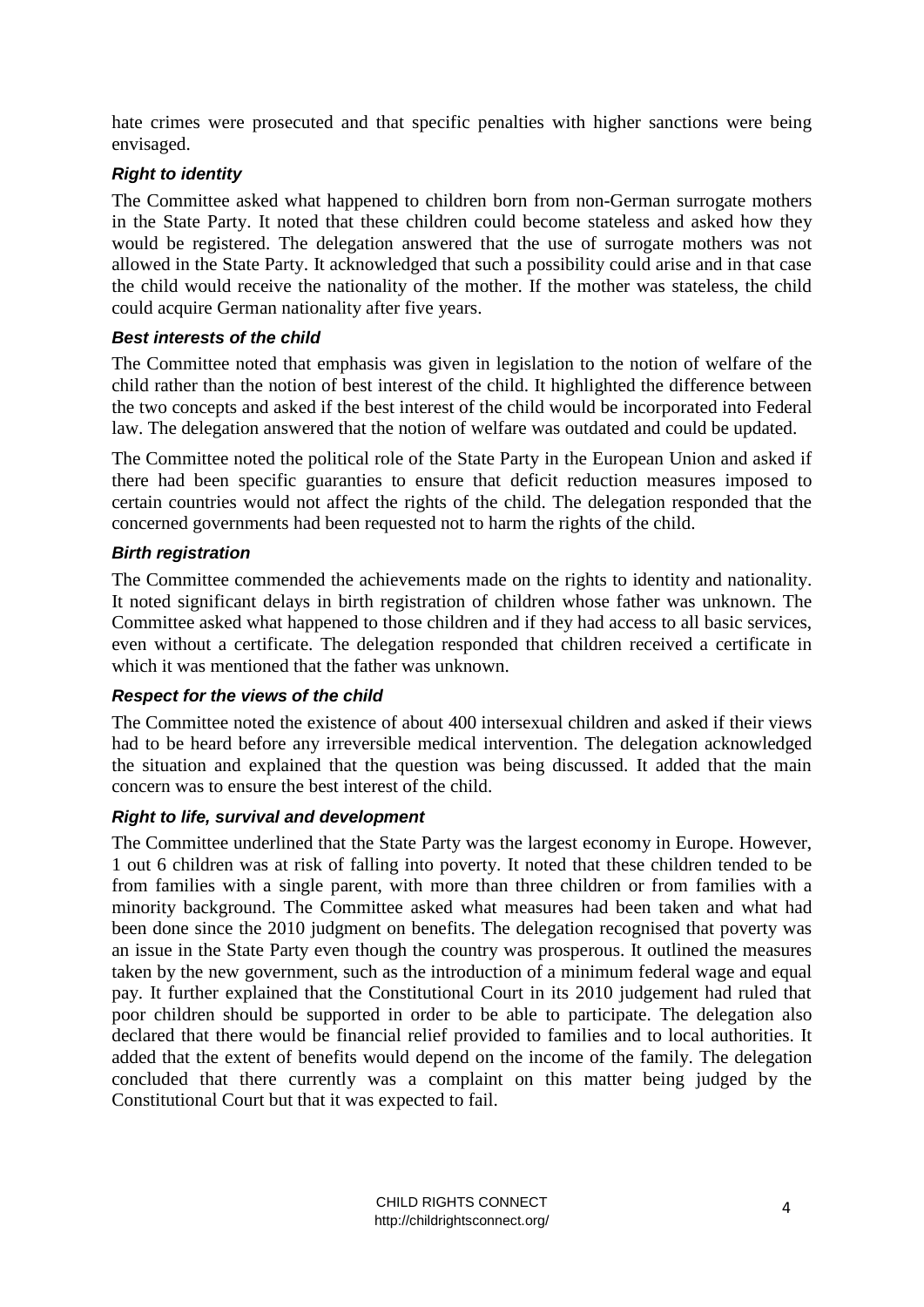# **Civil Rights and Freedoms**

#### *Corporal punishment and child abuse*

The Committee took note of the federal law which prohibited the use of violence against children and asked whether the law had been implemented. It also asked about harassment in schools and if strategies had been put in place. The delegation answered that, in regard to corporal punishment children, parents and experts had been involved in awareness raising initiatives. It explained that the law was accepted in Court practice with cases being filed which indicated that there was a greater acknowledgement of interfamily violence. The delegation recognised that there was a problem with statistics for cases of corporal injury that did not specify the age group.

The Committee asked for more information about the reported cases of sexual abuse involving members of the clergy. It noted that in 2010 94 cases had been reported but only 30 were investigated. The delegation stated that cases of child abuse in churches had been a great concern for the last five years. It explained that concrete measures had been taken with the relevant views of non-governmental organisations taken into consideration. The delegation stated that the churches had been cooperative with local authorities.

It added that a compensation fund of 50 million EUR for victims of sexual abuse in institutions and homes had been created with a supplementary 160 million EUR set aside for cases related to abuse in East-Germany. Compensation covered medical support and specific contact points, such as psychologists, for victims. It also mentioned the establishment of an Ombudsman for cases of sexual abuse of children as well as the elimination of the statute of limitations for such crimes. It however acknowledged that for very old cases of abuse nothing could be done legally because many perpetrators had died.

The Committee what had been done in relation to the case of children with difficult behaviour who had been sent to Portugal to be re-educated by private associations and where they had been abused.

#### *Access to appropriate information*

The Committee asked how the government ensured that children were not exposed to risks through electronic media. It noted the roundtable on the protection of youth and asked if its conclusions would be integrated in legislation. The delegation answered that the government was aiming to do more for children and parents by making the digital world fully responsible. It gave the example of sanctions for cyber mobbing and the current work on legal regulations. The delegation further added that in 2014 a workshop on cyber mobbing would be organised in Berlin.

## <span id="page-4-0"></span>**Family Environment and Alternative Care**

#### *Parental responsibility*

The Committee asked if the State Party had considered removing the notion of custody and adopting the one of parental responsibility. The delegation agreed that the terminology could be changed.

#### *Institutions and family-based care*

The Committee expressed concern about the significant increase of children taken away from their families and placed in institutional care. It asked why this was happening and if it was due to inappropriate support such as language barrier when dealing with immigrant families. The delegation answered that the increase was caused partly by the number of unaccompanied minors, which had gone from 600 in 1995 to 6000 in 2013. The delegation

> CHILD RIGHTS CONNECT http://childrightsconnect.org/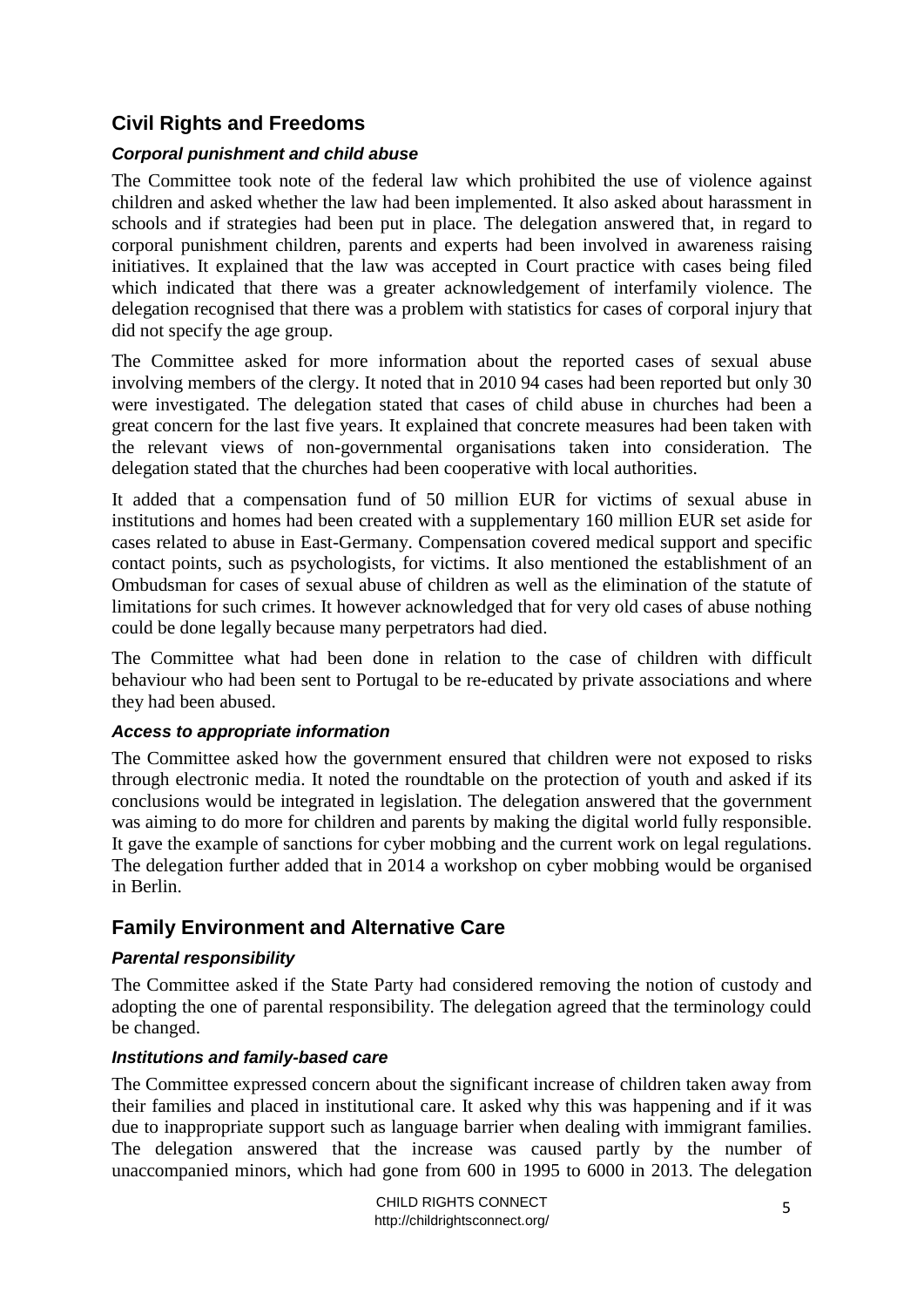also explained the increase by the growing sensitivity amongst State agencies about the best interest of the child. It further underlined that the sharp increase between 2006 and 2010 of children placed into care was due to cases of immediate danger for the child or because of the child's personal request to enter the institution. The delegation finally explained that the Coalition Agreement would provide major financial allocations of 6 billion  $\epsilon$  to help local authorities improve their capacities and lower the level of institutionalisation.

The Committee asked about baby boxes and recalled a statement made by the previous government against their use. It noted that in 2010 the Länder of Hamburg had decided to stop the setting up of new baby boxes and asked whether any regulation had been put in place. It also shared information that it had received that up to 25 per cent of children put in baby-boxes had vanished and might have been given for adoption.

The delegation responded that it had not received such information and that children could not have vanished, the case being more likely that their long term fate was unknown. It explained that the legislative framework was still the same but that the government's position had changed with the new Federal Ministry for Family Affairs, Senior Citizens, Women and Youth believing that baby boxes saved lives. The delegation added that counselling for mothers aimed to avoid abandonment with experience showing that often mothers who had abandoned their baby changed their minds and wanted their baby back. Taking this into consideration, the delegation explained that specific regulation existed in order to allow these mothers to claim their babies back if they required so, within 8 weeks from the date of the abandonment. It further stated that the authorities needed to assess the two conflicting interests of the mother and the child. The delegation pointed out that children had reached the age of 16 he had the right to access the information on their origins.

## *Child abduction*

The Committee welcomed the ratification of the Convention on Action against Trafficking of Human Beings of the Council of Europe. It noted that the State Party was a platform for trafficked persons and asked about the possibility of obtaining residency for trafficked children. The delegation responded that under certain conditions trafficked children could receive a residence permit and that their best interest was implicitly always ensured.

#### *Right to privacy*

The Committee asked about the protection of information concerning children and how this was ensured in the media. The delegation answered that for institutions there were clear rules. It added that if there were violations, there were consequences in terms of labour law as well as sanctions for individuals.

# <span id="page-5-0"></span>**Basic Health and Welfare**

#### *Children with disabilities*

The Committee highlighted that there were no concrete statistics on children with disabilities and that it was reported that some parents, in particular refugees and immigrants, were reluctant to register their children. The delegation answered that it had statistics concerning youth with disabilities and had not heard of reluctance to register. It added that they could investigate this further.

#### *Health services*

The Committee asked about the access to health services of minorities, migrants and unemployed individuals. The delegation responded that legal regulations provided that all medical measures considered to be emergencies were available for refugees, though for regular services there could be a problem.

> CHILD RIGHTS CONNECT http://childrightsconnect.org/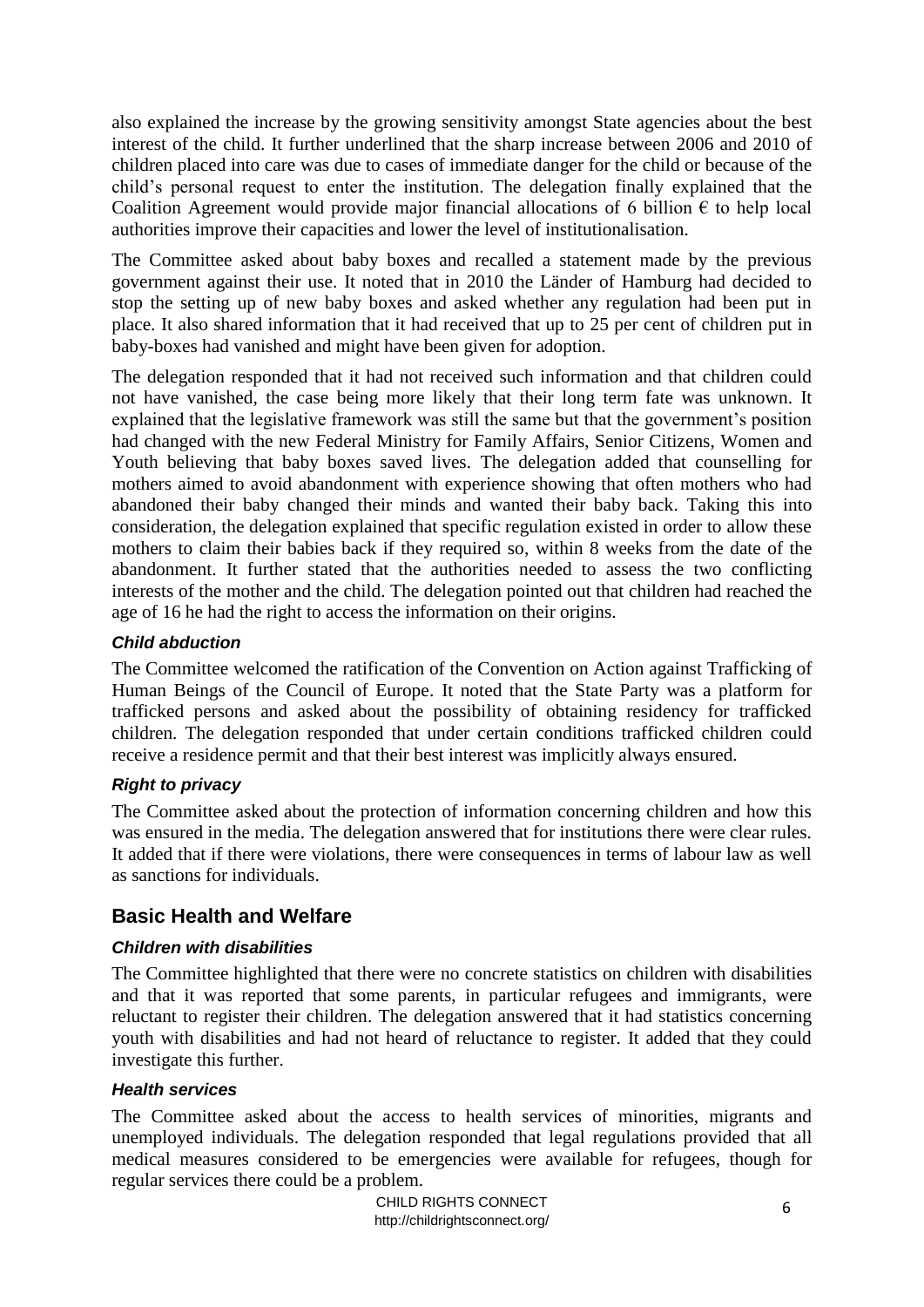The Committee reported information it had received that 20 per cent of children were kept in adult wards. It also asked about the institutionalisation of children with Attention Deficit Disorder (ADD), with 38.500 children having been diagnosed. The Committee pointed out this was a high number and that up to 600.000 children were on medication which could lead to problems of addiction. The delegation answered that it did not have any information about the children sharing adult wards. It explained that problem of excessive medication had been recognised with federal research projects having been launched and the medical profession adjusting its rules.

The Committee asked about adolescent health issues such as substance abuse. It asked in particular about access to reproductive health. The delegation answered that substance consumption had been going down, though problems remained with alcopops. It explained there were public campaigns on sexual education and teenage pregnancies. The delegation further said that there was a special website targeting youth and providing anonymous help. It added that young girls could go to doctors without parental permission and with the assurance of the medical secret.

#### *Environment*

The Committee asked about coal power plants and the related environmental pollution due to emissions. It noted that there were 8.500 new cases per year of chronic bronchitis. The Committee underlined that the coal industry received 2.7 million  $\epsilon$  from the government and asked if there were any regulations to monitor the impact of commercial companies on children's rights. The delegation responded that more research on this subject needed to be done. It explained that there was an increasing awareness about health hazards in relation to specific groups of the population.

#### *Breastfeeding*

The Committee mentioned attachments disorders between mothers and their children and asked if there was a code on breastfeeding. The delegation answered that both privately and publicly there were special places and times for breastfeeding mothers. It added that in their work environment there was two half hours per day which needed to be provided when they worked for eight hours.

#### *Harmful practices*

The Committee underlined that 24.000 girls and women had suffered of FGM and that a high number was at risk. The delegation responded that it could not confirm or deny the number as there were no clear statistics. It added that FGM had been criminalised and better figures would soon be available.

# <span id="page-6-0"></span>**Education, Leisure and Cultural Activities**

#### *Pre-school education*

The Committee asked about early childhood care and noted that only 30 per cent of children under 3 were attending crèches. It queried if there were any plans to extend early childhood education. The delegation answered that major financial allocations were being given to local authorities in order to improve capacities.

## *Education*

The Committee took note that the education system was not unified since it was an exclusive competence of the Länder. It underlined that children had difficulties to change from one Länder to another since requirements and levels varied. The Committee referred to the recommendations of the Special Rapporteur on the right to education on the three track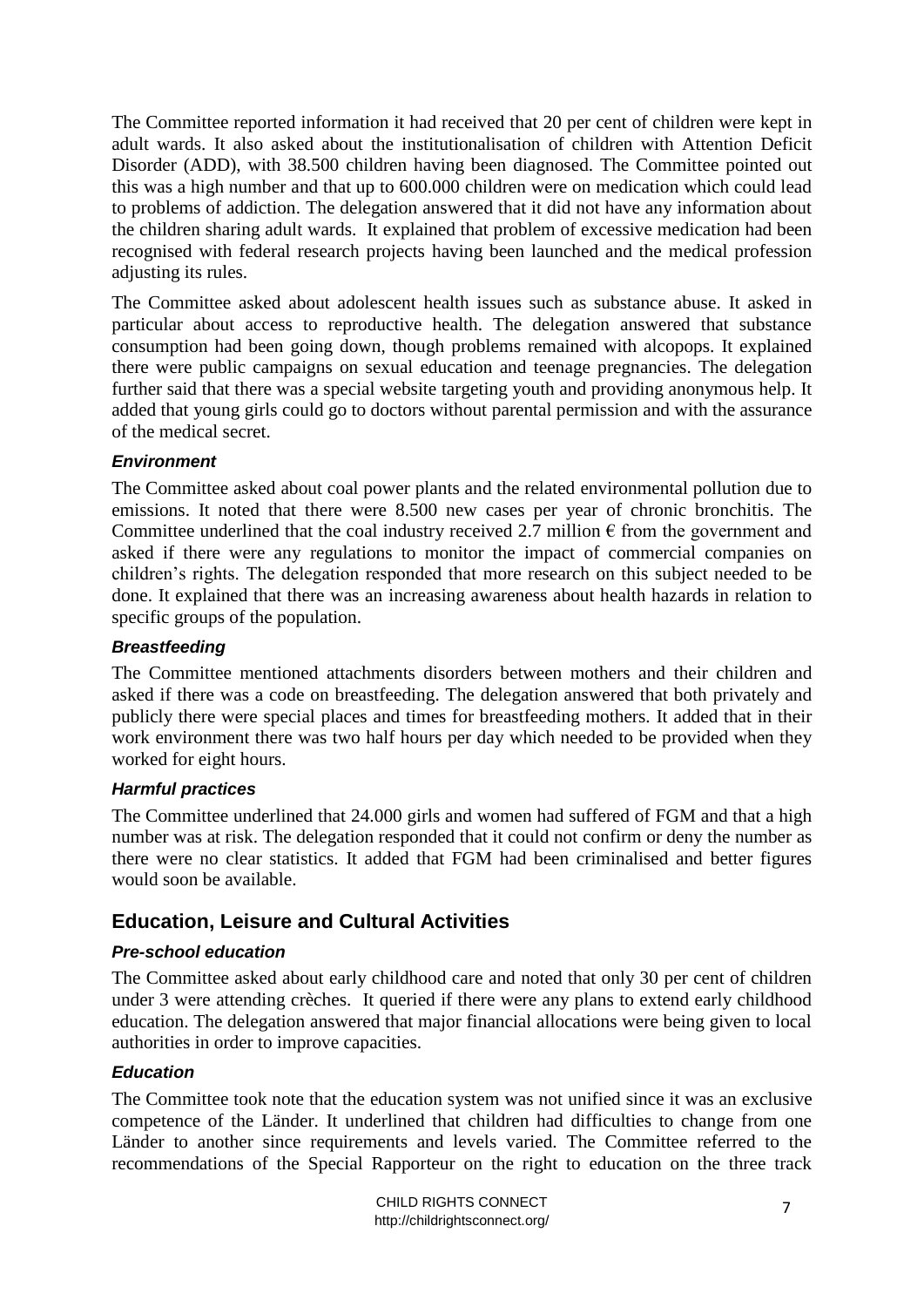system. It pointed out that the system excluded children and that other options such as a fourth track could prevent differentiation.

The delegation answered that the education system was linked to Federalism and that standards had been set, greatly improving the situation. It explained that previously there was no possibility to follow primary and secondary education in the same school but that it was now possible to continue. Though it understood the criticism linked to the lack of standardisation, the delegation pointed out that the PISA study had shown that the State Party was above the international average. It added that switching to a gymnasium was not necessary and that intermediate schools existed, providing in some Länders equivalent or better education.

The Committee asked about the threshold to have access to school materials and noted that families who exceeded it could not have access to any support. It underlined that the mobility of children from poorer families was lower and that they tended to go mainly to technical schools rather than gymnasiums. The Committee acknowledged the plan to introduce all day school but emphasised that this was only useful if the education was of a high level. It further questioned the reported high pressure on children in the school system.

The delegation explained that 10 per cent of the federal budget was transferred to the Länders targeting all levels of schooling and infrastructure development. The delegation explained that there was a link between lower education for weaker segments of society and half day schooling which had pushed the Coalition Agreement to include a proposal for full-day tuition. It added that the duration of schooling varied from 12 to 13 years, depending on the Länders. It highlighted the regime of 12 years had caused stress to certain children.

#### *Children with disabilities*

The Committee expressed concern in relation to access to education for children with disabilities. It noted that 65 per cent of children with disabilities continued to follow special education and that there were discrepancies between Länders with some having a rate of inclusion of 6 per cent and others 50 per cent. The Committee pointed out that inclusion differed depending on the school year and decreased further into secondary education. It asked if the government envisaged keeping the dual education system or promoting inclusive education.

The delegation responded that the discussion had not concluded yet, though the ultimate objective was to have inclusive schooling. It underlined that there was a broad ranging social debate and both systems would continue. The delegation acknowledged that further training for teachers was needed.

#### *Leisure time*

The Committee asked if there was sufficient leisure time made available for children. It noted a tendency to regard children's play as a nuisance and playgrounds being closed after noise complaints. The delegation answered that efforts had been made to ensure that noise made by children would not be considered under the noise emission law thus preventing closures. It further explained that there was the possibility for school playgrounds to remain open after school hours, though this was not a uniform measure.

#### <span id="page-7-0"></span>**Special Protection Measures**

#### *Juvenile justice*

The Committee acknowledged that the juvenile justice system in the State Party was good and included youth. Nonetheless, it pointed out the excessively high number of children in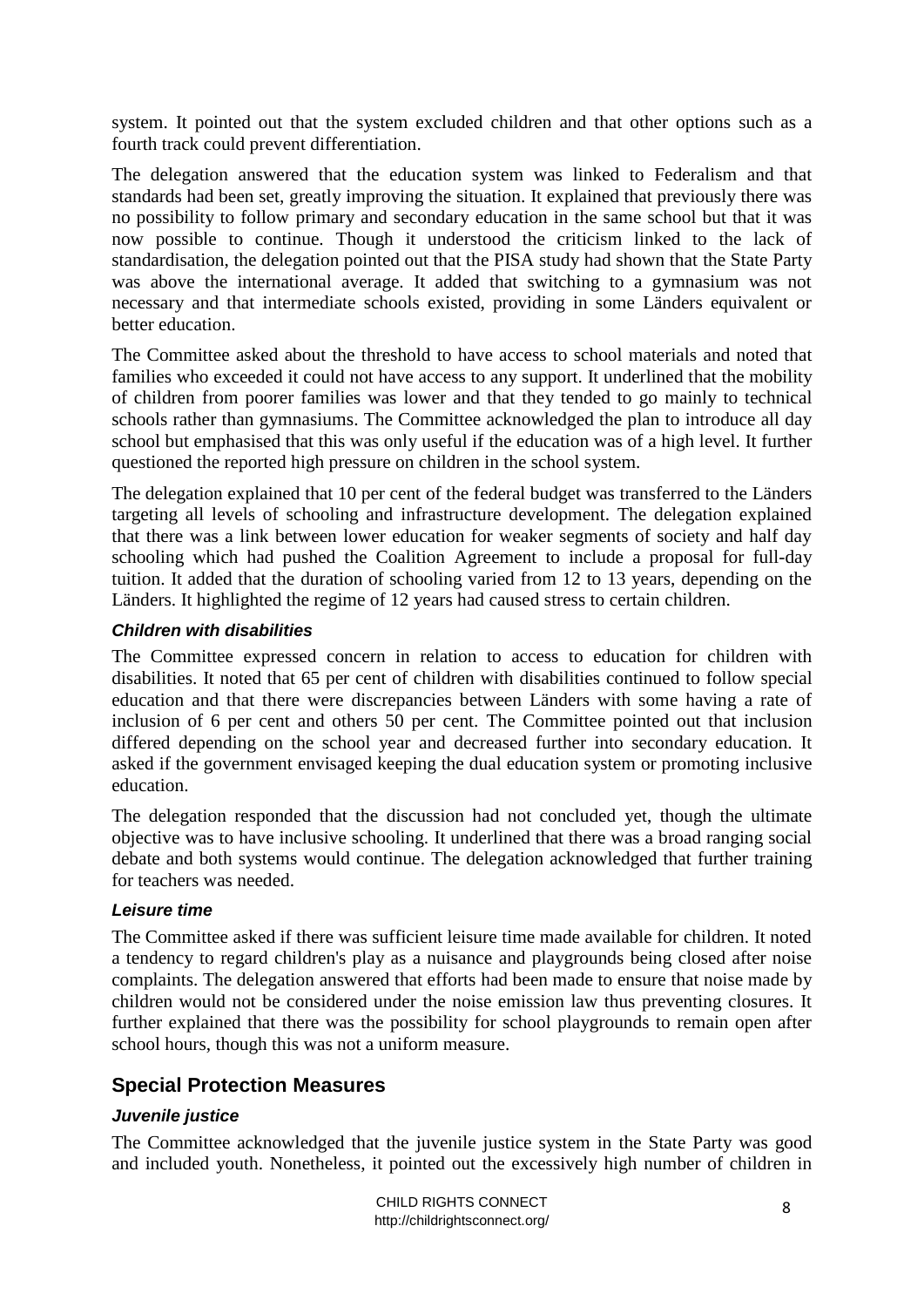conflict with the law from the age of 14, age of criminal responsibility. The Committee asked if there was any intention to raise the age of criminal responsibility and what measures had been taken to prevent criminal behaviour by juveniles. The delegation underlined that children in closed institutions were a difficult segment of the population. It explained that Länders had been dealing with the issue in different ways, including establishing intensive intervention units that would work to prevent criminal acts committed by children. The delegation emphasised that the State Party did not aim to incarcerate minors and that at the time being there was no intention to raise the age of criminal responsibility.

The Committee asked if it was possible for minors to be detained with young adults and if there were any plans to harmonise measures taken by Länders. The delegation answered that the Coalition was satisfied with the existing regulations and that there was no plan for harmonisation. It stated that it was prohibited for juveniles under 18 to be detained with young adults. The delegation also described its general system which entitled children to a subjective approach and gave them access to one to one services. It added that, during detention, education was provided with the possibility of prolonging the stay of convicted offenders for educational purposes. It also described the opportunity to obtain a high school diploma or undertake a vocational training in detention centres.

The Committee asked how children could file complaints. The delegation explained that, in accordance with the Criminal Procedural Code, the police could receive and process complaints and assist the public prosecutor. It further added that children could go to the police without a custodian, this being relevant for cases where the parents had committed the violation. It finally said that children needed a legal representative to go to court.

#### *Protection of child witnesses and victims*

The Committee asked if emergency help lines existed nationwide and if children were aware of their existence. It also asked who was running the help lines and if they were sufficiently financed. The delegation answered that an emergency telephone line existed and that it was run by the association Nummer gegen Kummer. It added that the number was accessible nationwide through the internet and was publicised in institutions, schools and other settings for adolescents. The delegation underlined that children should know how to have access to this number. It further said that it would verify the reported lack of funding.

The Committee asked how victims of abuse were dealt with. The delegation responded that attempts had been made to ensure that the judicial process would not be a burden on children. It explained that the judicial proceedings had to balance the interest of the victims and the right to a fair trial of the accused. It added that children were only interviewed by trained officials and following specific rules. Children were also provided with free legal aid and support throughout the court proceeding. If they attended a hearing in court the latter would be held behind closed doors.

#### *Asylum-seeking children*

The Committee expressed concern about the Asylum Procedural Act, according to which, children between the ages of 16 and 18 did not receive the same support as below 16s. It asked if this age group would be considered as children and if it still had access to legal counselling. The delegation explained that children between 16 and 18 years old could file an asylum application independently and received the same support available to under-16s. In particular, the youth office would always appoint a guardian for them and they were also entitled to free legal aid. However, the delegation informed the Committee that the government intended to eliminate this differentiation.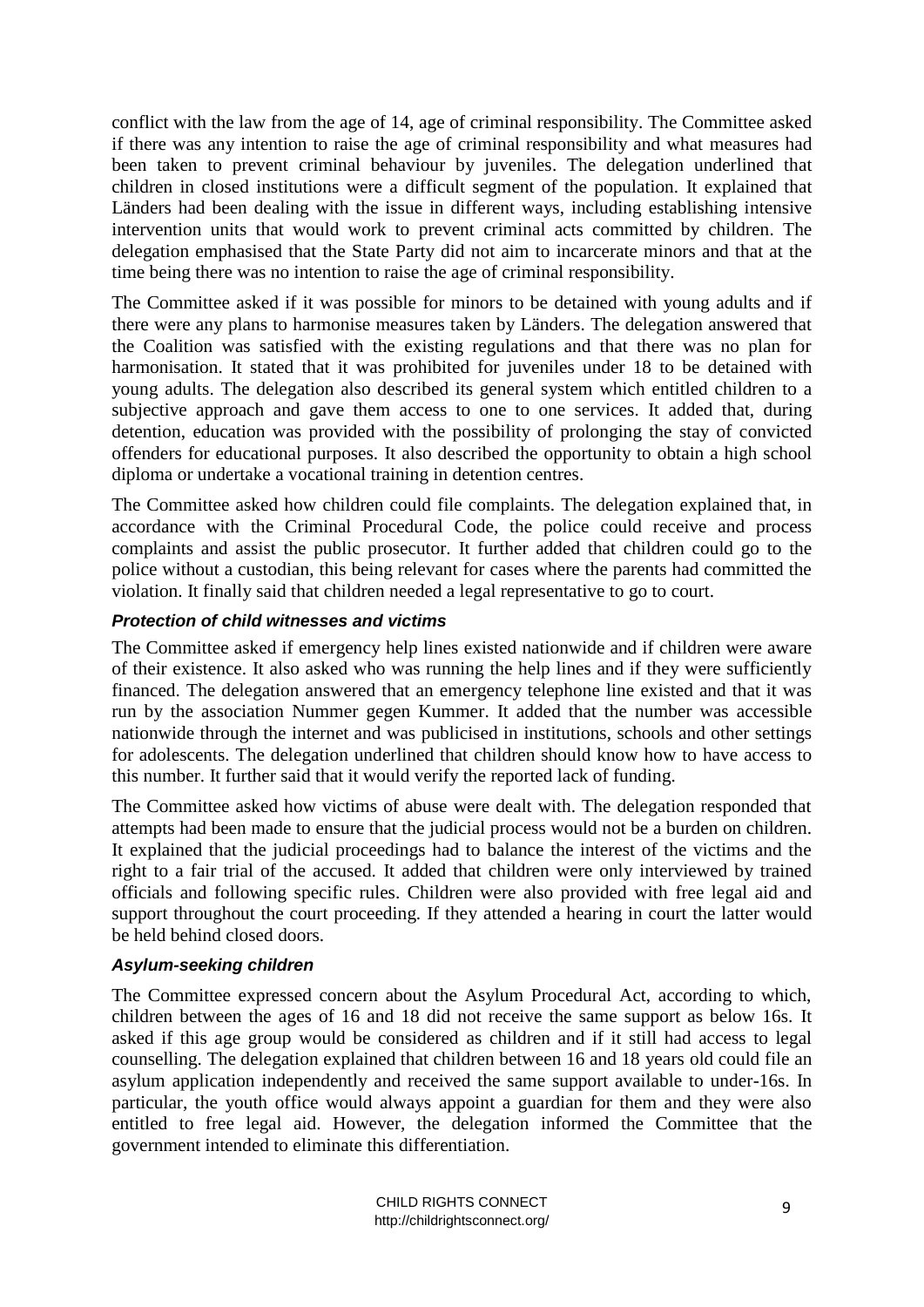The Committee asked about the accelerated asylum procedures at the border and if authorities were sufficiently trained. The delegation responded that the procedure at the airport was simplified and accelerated for particular cases with only specially trained personnel assigned to them. It added that it was only necessary for a very limited number of cases and that child friendly places existed in the airports. It further explained that if unaccompanied minors crossed the border, youth officers and counsellors had to be present to deal with them.

The Committee took note of the backlog of asylum applications and asked if these cases were prioritised. It also asked what happened if the child turned 18 during the lengthy application procedure. The delegation answered that deportation decisions were not linked to the age but to the legal situation of the asylum seeker. It added that the services provided for minors were maintained when they turned 18. The delegation further explained that the duration of the procedure was longer than for adults due to the additional safeguards and protection measures that existed for minors, such as the provision of counselling. It recognised that there was a dilemma but that the Government believed that the priority was to ensure better care while trying to reduce the length of the process.

The Committee asked about children with an irregular status and the impossibility of attending day care centres or schools due to the fear of being reported to the authorities. The delegation answered that the best interest of the child was upheld and thus the obligation to provide a residence certificate to schools had been removed.

#### *Private companies*

The Committee asked if the rights of the child were being upheld by private companies when they operated abroad. It highlighted the fact that numerous German companies had been accused of human rights violations, such as in the Democratic Republic of Congo. The Committee asked what measures had been taken to implement the Guidelines of the Organisation for Economic Co-operation and Development for Multinational Enterprises. The delegation responded that the State Party had signed the International Labour Office conventions and that there was an increased sensitivity as far as child labour was concerned. It gave the example of Hamburg, where the authorities decided that for public procurement only companies having committed not to resort to child labour could be selected. The delegation further added that the new government had declared that it would implement the UN Guiding Principles on Business and Human Rights.

# <span id="page-9-0"></span>**Optional Protocol to the Convention on the Rights of the Child on the Involvement of Children in Armed Conflict (OPAC)**

The Committee highlighted that the age of recruitment into the army remained at 17 and that last year 1.000 recruits of this age joined. It recommended that the age should be brought up and asked about the recruitment campaigns targeting minors. The Committee asked about arms control and measures taken to ensure that small arms would not be used by children. The delegation responded that the Federal government followed the principle of not exporting arms where violations of human rights were taking place.

# <span id="page-9-1"></span>**Concluding Remarks**

Mr. Cardona Llorens thanked the delegation for the constructive dialogue. He underlined that many efforts still needed to be done, especially in relation to data collection. He emphasised the opportunity represented by the new government as it could include the Committee's recommendations in the Coalition Agreement.